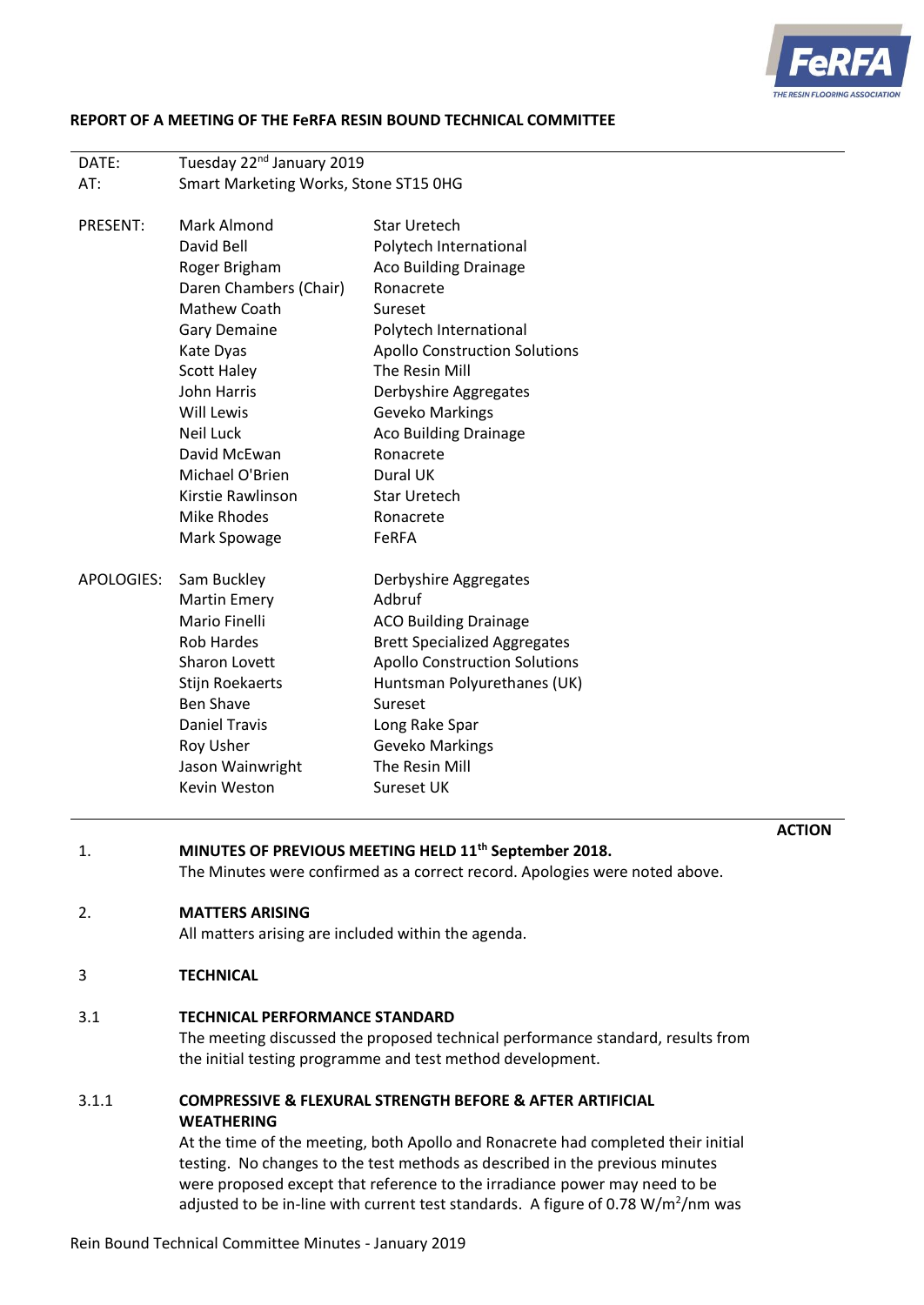

mentioned. The specified test standard was agreed at the previous meeting as BS EN ISO 16474-3. The appropriate cycle was agreed as method A, cycle No 1. Exposure duration of 2000 hours was agreed by all parties.

| Cycle | Exposure     | Lamp        | Irradiance    | Black-panel | Relative   |
|-------|--------------|-------------|---------------|-------------|------------|
| No    | period       | type        |               | temperature | humidity   |
|       |              |             |               | °C          | %          |
|       | 4 h dry      | UVA-<br>340 | 0.83          | $60 +/- 3$  | not        |
|       |              |             | $W/m^2/nm$ at |             | controlled |
|       |              |             | 340 nm        |             |            |
|       | 4 h          |             | UV radiation  | $50 +/- 3$  | not        |
|       | condensation |             | off           |             | controlled |

As other manufacturers are still waiting for their test results, it was agreed to defer the in-depth discussion of any results until the next meeting.

It was agreed that the guidance should include a minimum value for compressive and flexural strength before and after artificial weathering. Initial values were proposed as  $\geq$  5 N/mm<sup>2</sup> for compressive strength and  $\geq$  2 N/mm<sup>2</sup> for flexural strength although more test results are required before a final decision is made.

It was also noted that, for those test results already obtained, compressive and flexural strength increases after UV exposure by approximately the same degree. It was agreed that the standard should require that there is no significant drop-off in these two figures after exposure but "significant" is yet to be defined. Depending on the test results, the guidance may specify no drop-off in both properties after exposure.

# 3.1.2 **COLOUR CHANGE**

Initial test results from Apollo and Ronacrete show that there is still a slight colour change with aliphatic systems after UV exposure. This could be as much to do with heat as it is UV radiation. It was also noted that UK sites are unlikely to experience the same UV levels as the test method but the choice of aliphatic systems over aromatic systems is more about minimising any colour change rather than eliminating it altogether. It was also noted that, being on the floor, there are other factors in use that affect aesthetics other than colour change from UV light. Emphasis should be given to the initial consultation with the client where colour change should be discussed.

## 3.1.3 **STANDARD MIX DESIGN**

It was agreed that the standard mixed design as agreed at the last meeting should stand and that the term "European Autumn Quartz" is sufficient to identify the intended test aggregate.

It was agreed that the committee should work towards improving the guidance for specifiers with regards to aggregate selection. Aggregate requirements may be different when used for example with car parks, footpaths etc.

It was agreed that a maximum value for moisture content should be specified for the aggregates. Mike Rhodes suggested 0.05% by weight. John Harris agreed to provide specific values. John Harris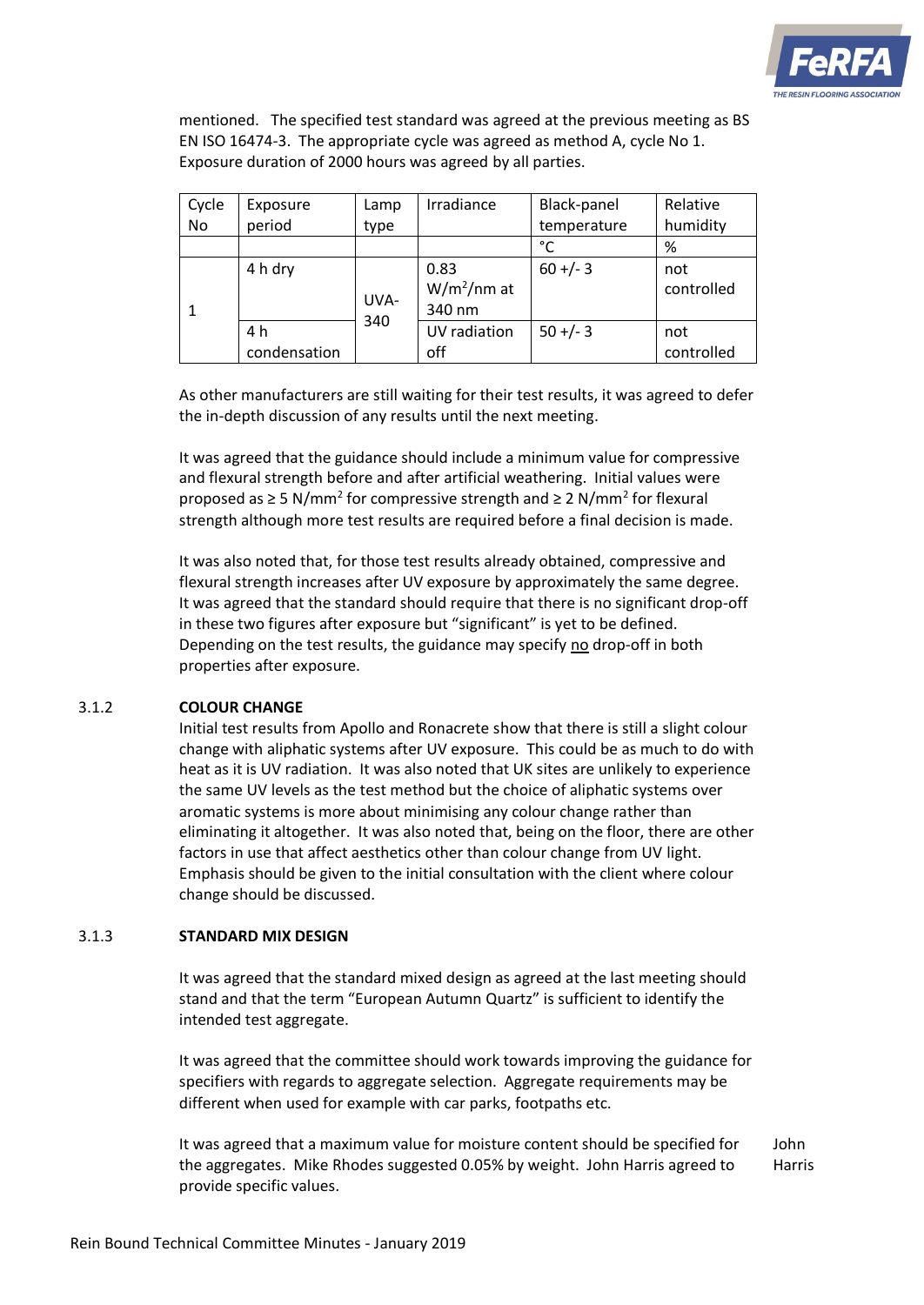

## 3.1.4 **SLIP RESISTANCE**

It was agreed that slip/skid resistance should be tested in accordance with the methods given in BS 8204-6 i.e. pendulum and slip-alert. This also satisfies the requirements of BS EN 14231.

Guidance should include mention of the fact that slip resistance changes over time. Aggregate selection may have a bearing on this, especially PSV. The effect of cleaning on slip-resistance should also be highlighted. Mark Spowage

# 3.1.5 **CHEMICAL RESISTANCE**

A small section will be included in the guidance note to say "Resistance to specific fluids shall be quoted where relevant i.e. petrol, diesel, hydraulic fluid etc." Mark Spowage

## 3.1.6 **ABRASION RESISTANCE**

The appropriateness of the TRL 176 abrasion test was again raised and the committee agreed that it would be interesting to know how the standard aggregate blend would perform. In the interest of understanding whether the test is appropriate for the purposes of a performance standard for resin bound surfacing, Ronacrete volunteered to arrange for the testing of four or five different aggregate blends. Suggestions were Staffordshire Pink, Autumn Quartz, Pea Shingle, Granite and perhaps one other river bed aggregate. It is expected that rounder aggregates would perform worse than angular aggregates, but the results will speak for themselves. Other manufacturers are encouraged to carry out their own wear tests. Results will be discussed at the next meeting. John Harris will liaise with Ronacrete and any other manufacturer carrying out testing regarding aggregate choices. David McEwan

## 4 **GUIDANCE NOTE – RESIN BOUND SURFACING FOR EXTERNAL APPLICATIONS**

#### 4.1 **CARE AND MAINTENANCE**

Additional information will be added to the guidance note highlighting that failure to clean surfaces effectively can reduce slip resistance. Mark Spowage

## 4.2 **DETAILING**

Michael O'Brien (Dural) showed samples of permeable trims to the committee.

Neil Luck (ACO) gave a short presentation on permeable drainage channels with a tray system that can be filled with resin bound surfacing. ACO were invited to promote their newly developed pre-drilled slotted drainage channels for resin bound surfacing through FeRFA as this would discourage contractors from drilling their own holes (8 mm) which could weaken the structure and negate any warranties on the drainage system.

Generic technical drawings were requested from Dural and ACO of their permeable trims and drainage systems for inclusion in the guidance note and training material.

# Neil Luck, Michael O'Brien

## 5 **TRAINING STANDARD**

Darren Chambers again requested content from other manufacturers for the training PowerPoint presentation. So far, the presentation is based mainly on Ronacrete material with some input from Star Uretech, Sureset and Dural. In the interest of keeping the presentation non-biased and generic, contributions from other committee members is sought, especially non-branded video material.

ALL